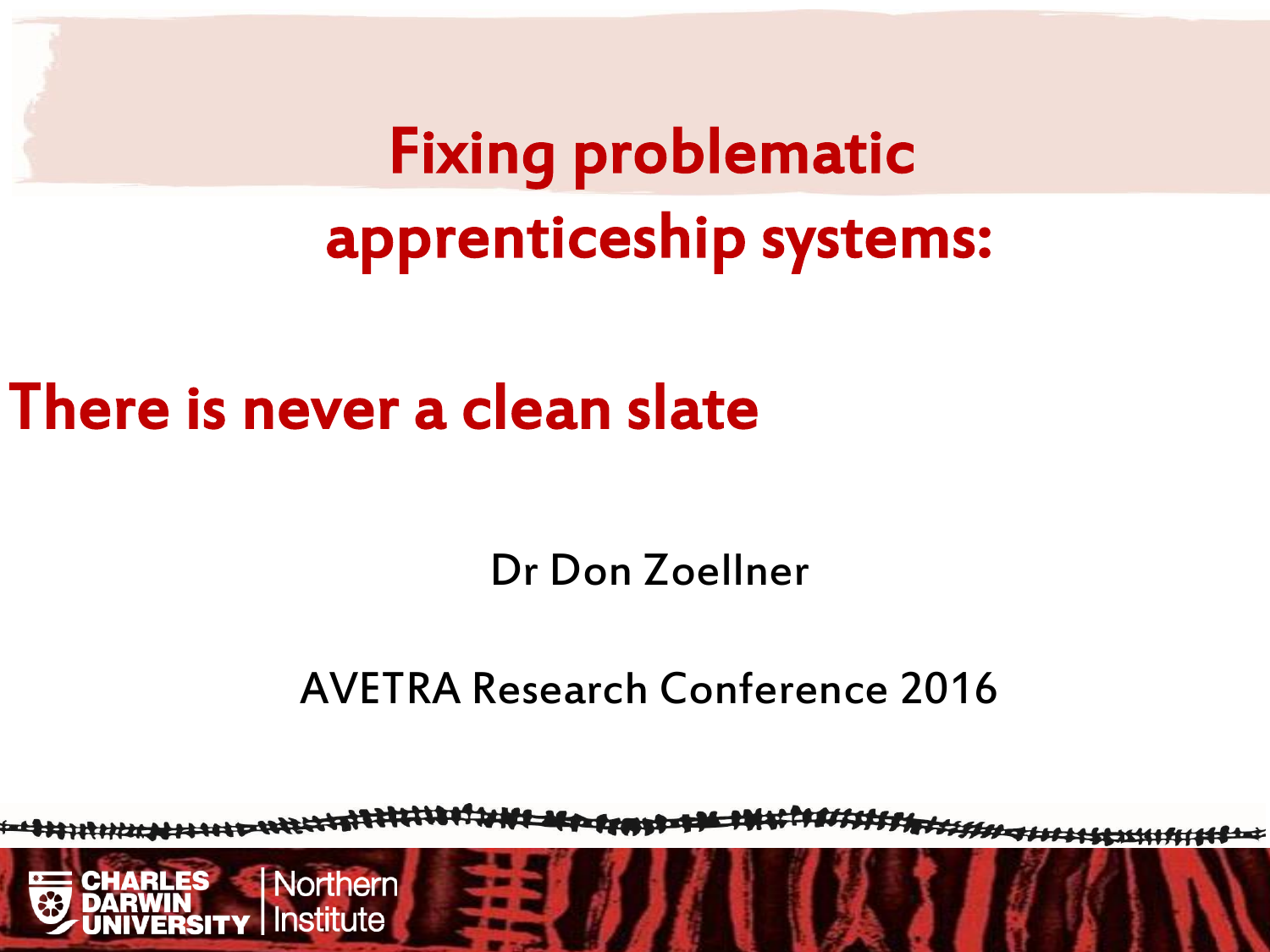

#### There is never a clean slate

- \* **A preoccupation with the future of youth**
- \* **Dates back to Greek city-state 'magistrates'**
- \* **Apprenticeships known in all human societies**
- \* **National apprenticeship system continually under scrutiny as part of the angst over youth**

**Northern** istitute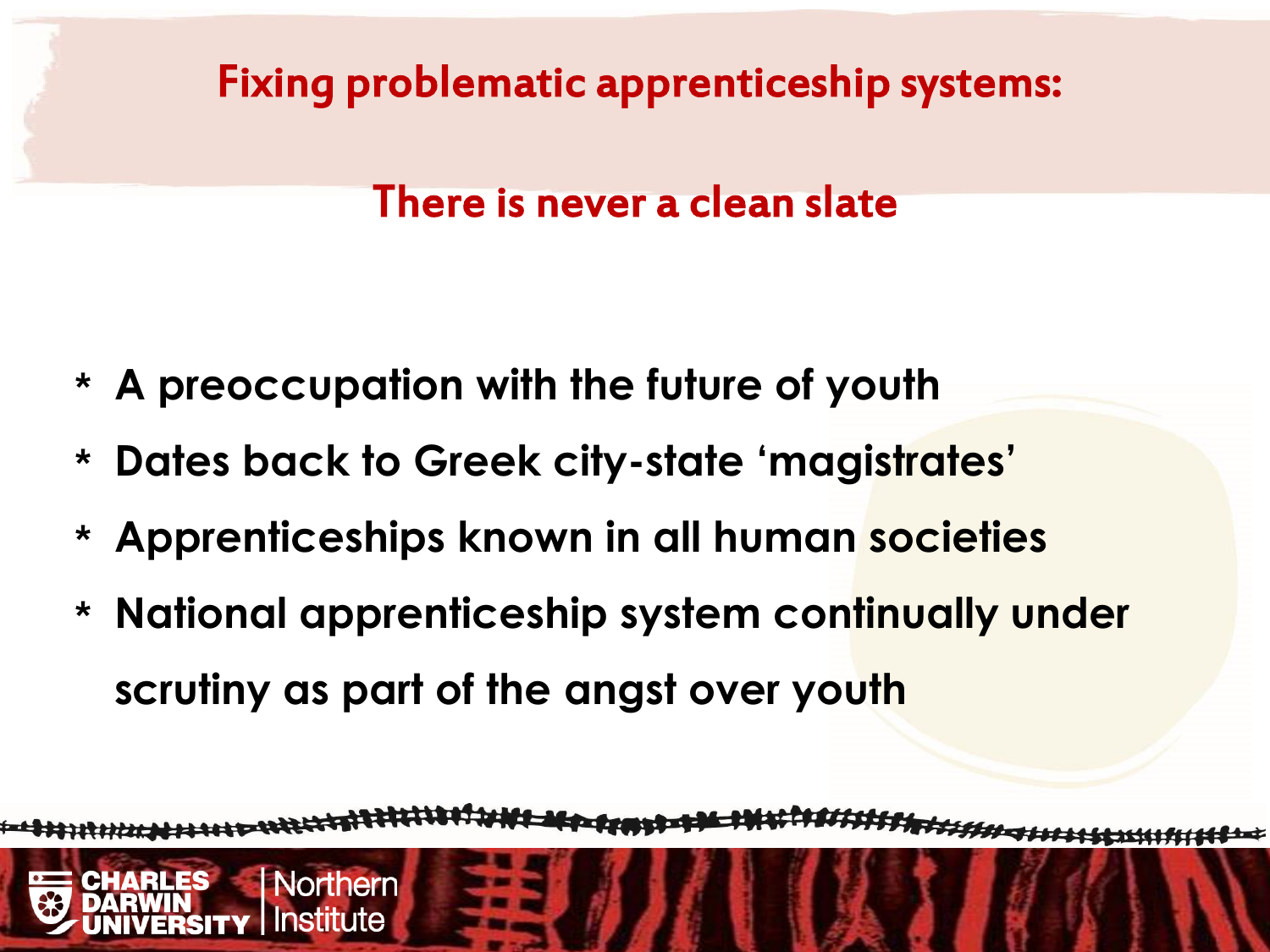## There is never a clean slate

**Apprenticeship system shortcomings in both Britain and Australia (part one):**

- \* **Mismatch between funded outputs and labour market needs**
- \* **Dominated by major vested interests**

**Northern** 

istitute

- \* **Public payments go directly to providers**
- \* **Easy and cheap rather than trade courses**

F#### **ALC** AND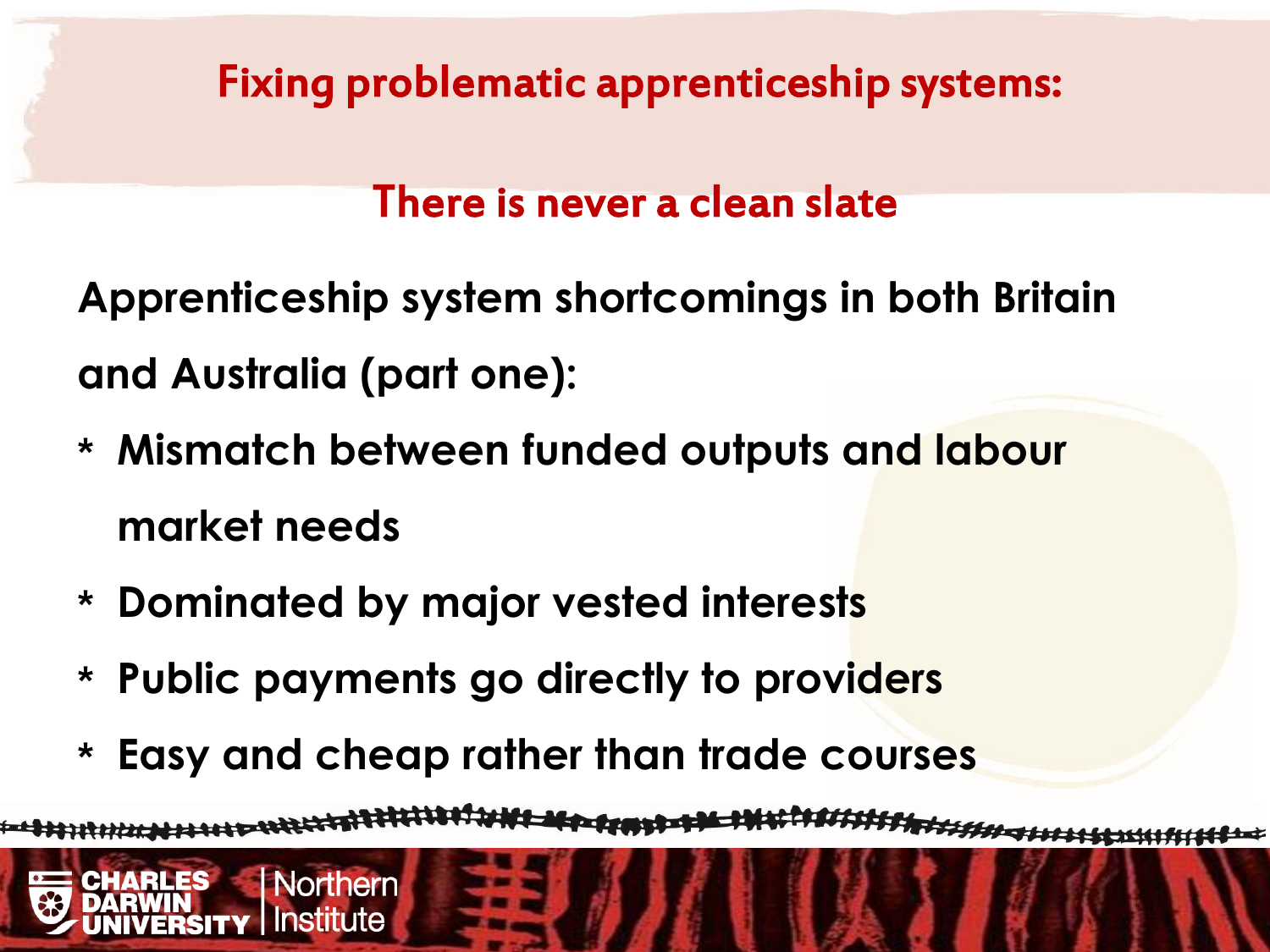## There is never a clean slate

**(Part Two):**

\* **Decreased apprenticeship starts**

**Northern** 

ıstitute

- \* **General increase in the age of apprentices**
- \* **Misconceived vocational education policies**
- \* **Giving rise to scandals and revelations of poor training outcomes (Wolf 2015 and NCVER 2015)**

H######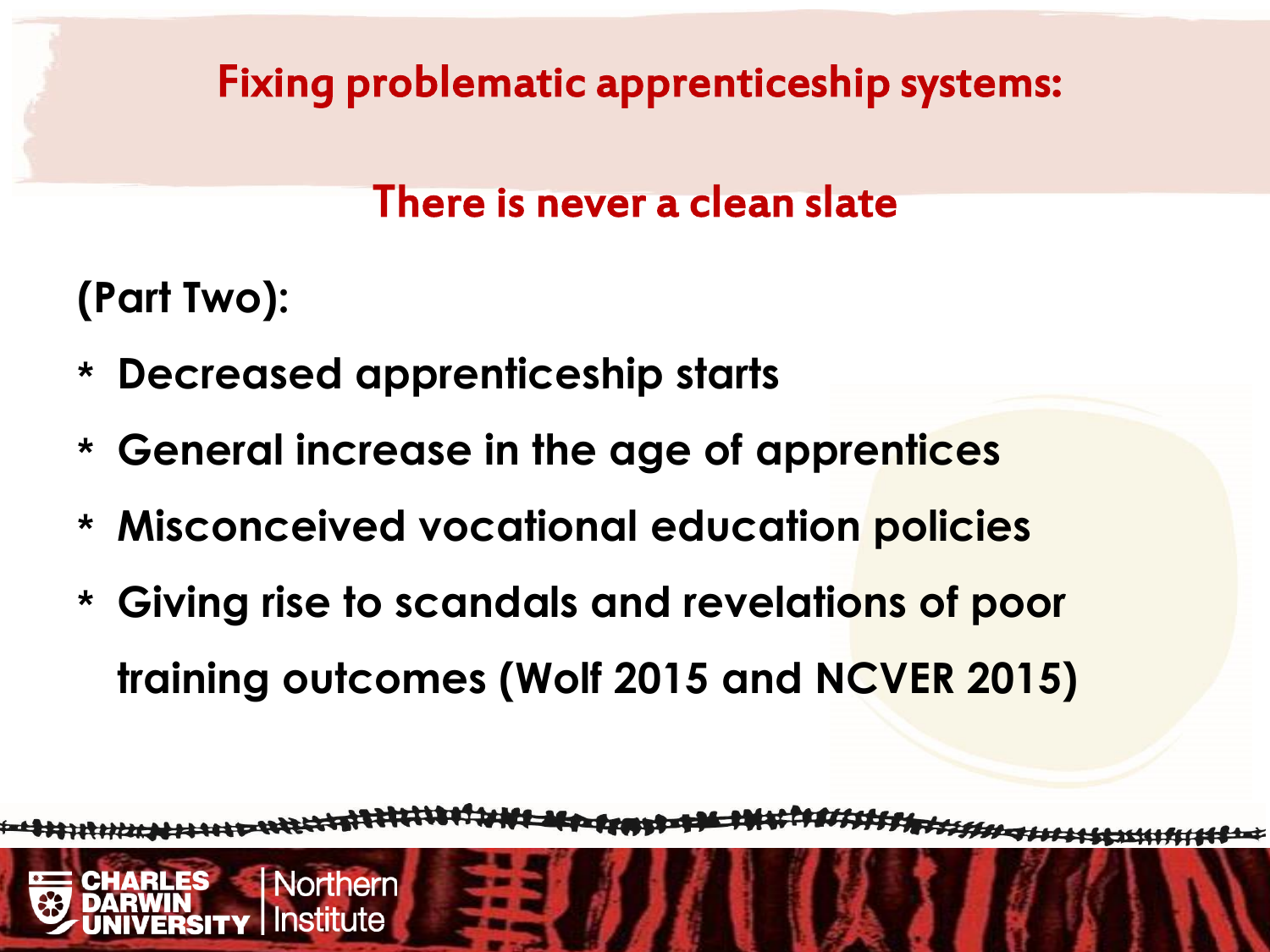### There is never a clean slate

\* **Different responses in each country**

**Northern** 

istitute

- \* **Explained by a Foucauldian discourse analysis of how**
- \* **Thelen's adaptation of** *Path Dependency***:**
- \* *Conversion* **from original purpose to new ends**
- \* *Institutional Layering* **is grafting of new elements onto an existing stable institutional framework**

**PERSONAL PROPERTY**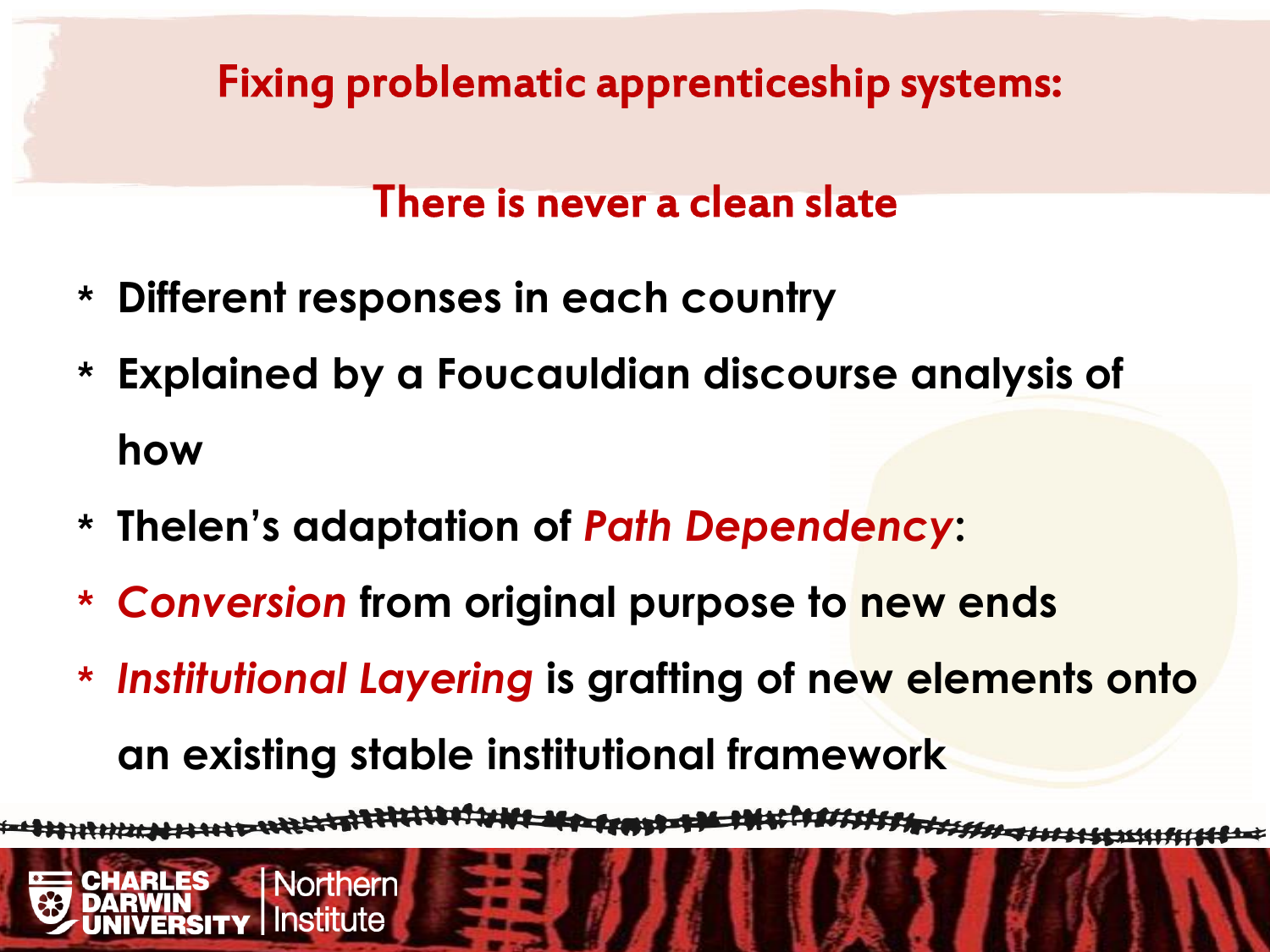There is never a clean slate

# **Britain and Australia are path dependent upon their different social welfare - full employment**

**linkages giving rise to distinct** 

# **apprenticeship systems.**

Northern

nstitute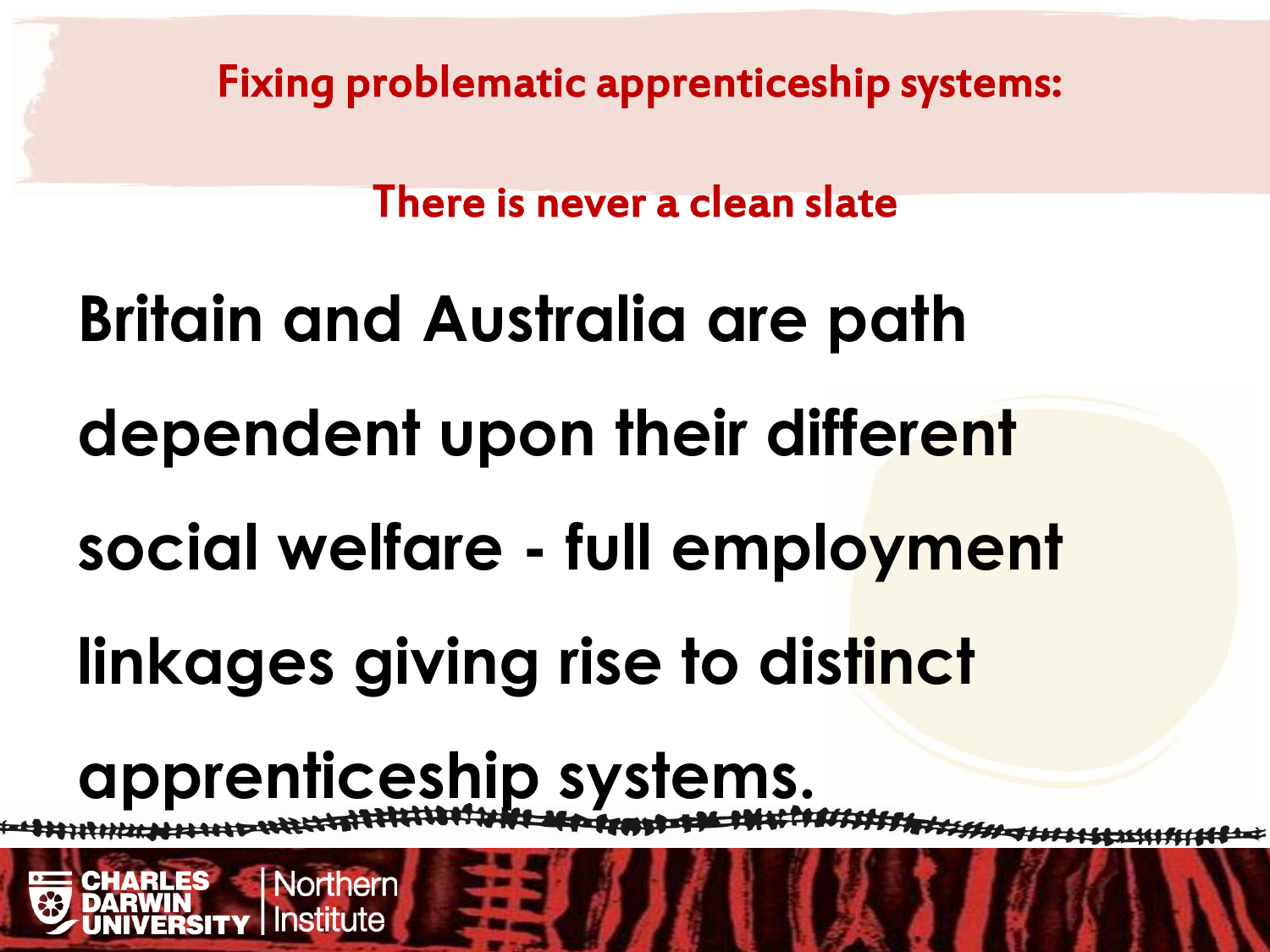# There is never a clean slate

**In Britain:**

- \* **Originally voluntary**
- \* **Characterised by battles between union/employer**
- \* **Industrial Training Boards and levies**
- \* **Collapse of the system in the 1970s**
- \* **System taken over by Government and expanded**
- \* **New industry training levy**

**Northern** 

nstitute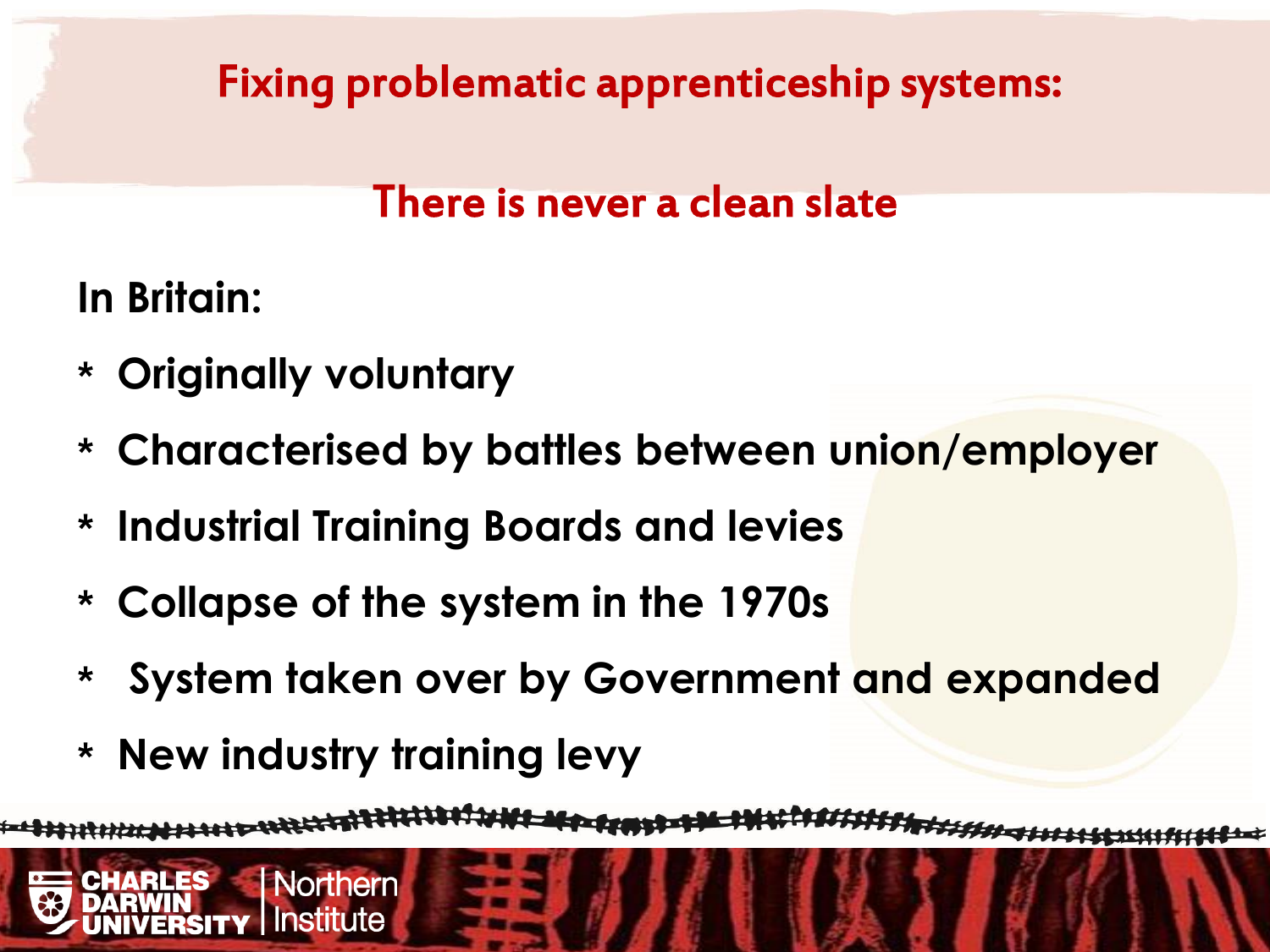# There is never a clean slate

**In Australia:**

- \* **Strong unions, conciliation and arbitration courts**
- \* **State-based apprenticeship authorities**
- \* **State-based technical colleges**
- \* **Added traineeships to increase numbers**
- \* **Failed attempt to introduce a training levy**
- \* **Expansion of students loans**

**Northern** 

**istitute** 

**REACHING COMPANY** F####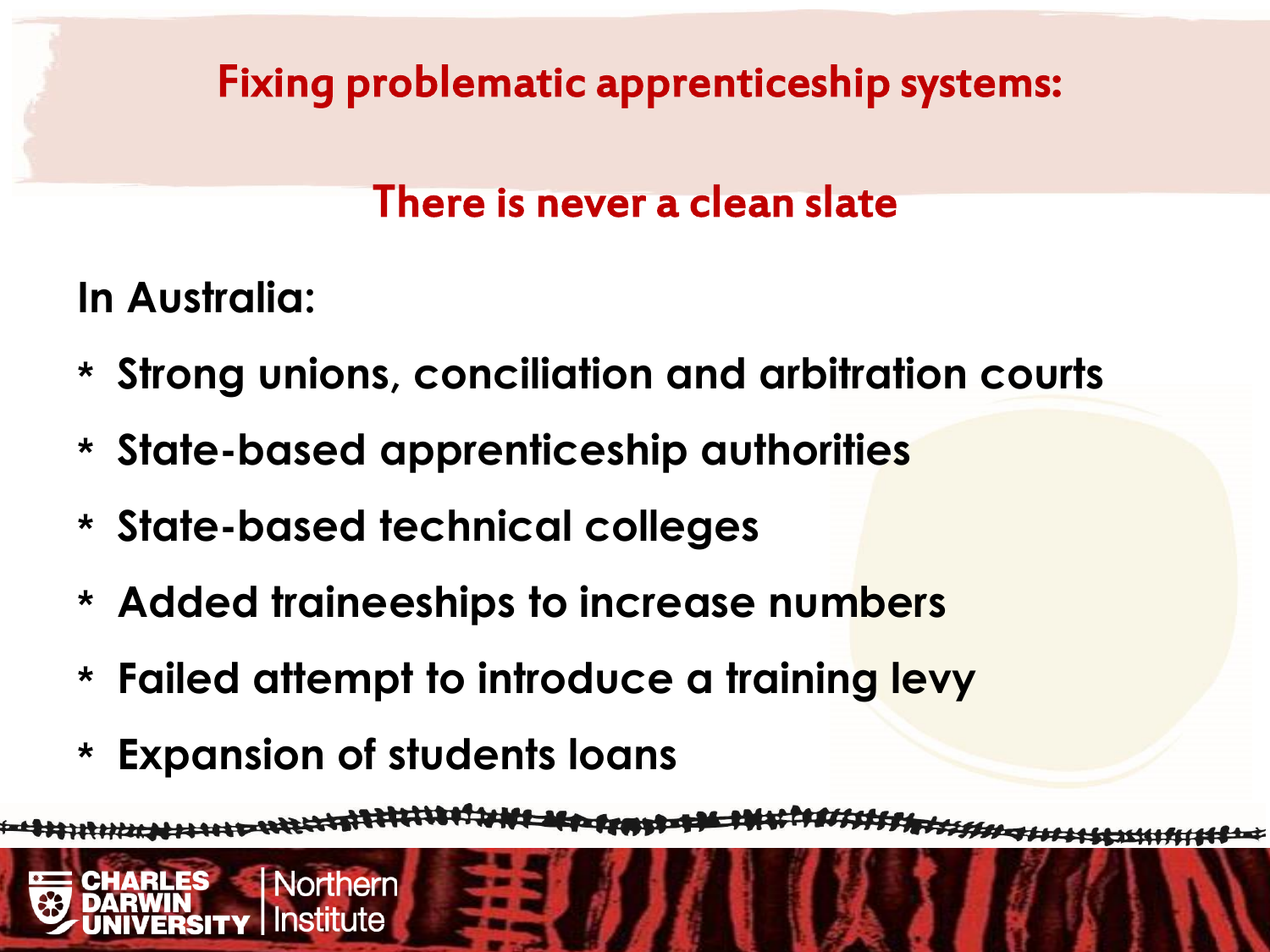#### There is never a clean slate

**New Public Management:**

**Northern** 

- \* **Funder- industry, government minister, client**
- \* **Purchaser – government agency, industry, person**
- \* **Provider – public, private, community**
- \* **Client – government (public), industry, individual**
- \* **Path dependency determines who sits where depending upon policy/program decisions/power.**

<del>₩₩₩₩₩₩₩₩₩₩</del> **Freisenstell**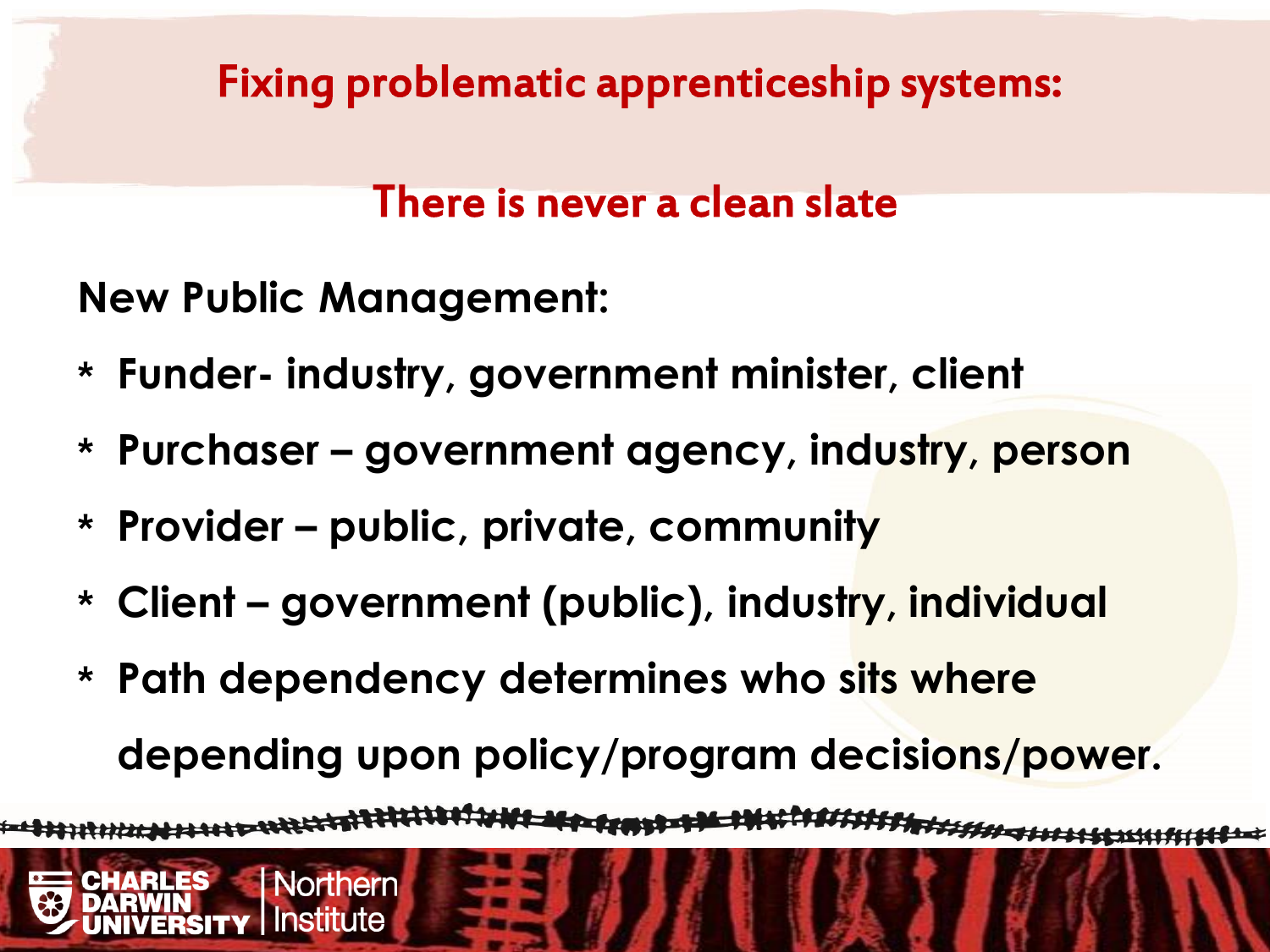### There is never a clean slate

**Conversion actually brought the two systems closer:**

- \* **Introduced training markets and provider choice**
- \* **Introduced hundreds of new apprenticeships**
- \* **Continual tinkering with who pays**

**Northern** 

ıstitute

\* **Produces unintended consequences**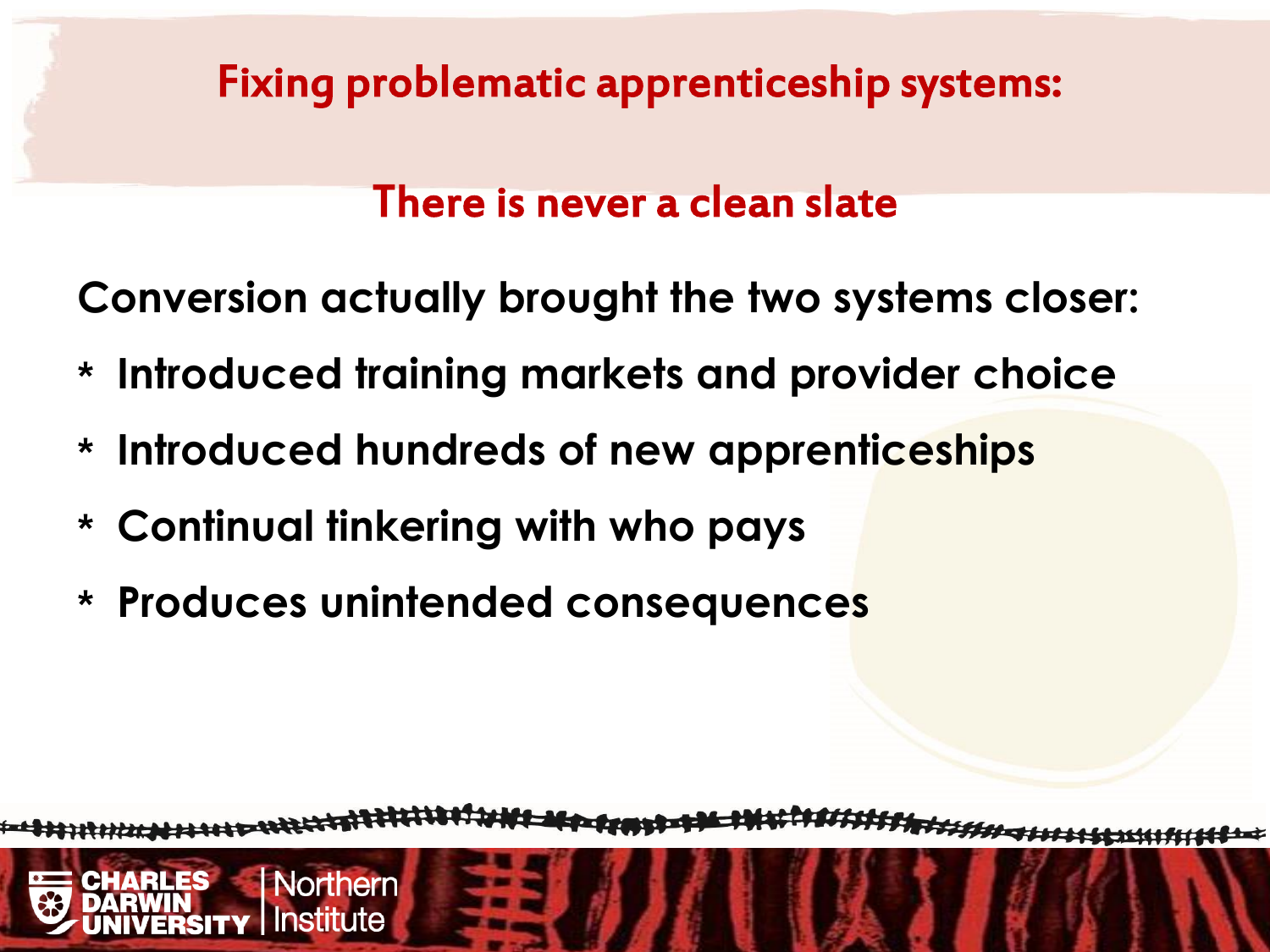### There is never a clean slate

**Institutional layering produced different systems**

- \* **Britain retains link to age as a 'production unit' and the use of employer levies**
- \* **Australia has ageless 'education units' linked to individual loans for apprentices**
- \* **Different means of shifting costs from the government based upon unique views of youth.**

**Northern** 

ıstitute

**STATE OF BUILDING** F*FF#########*##